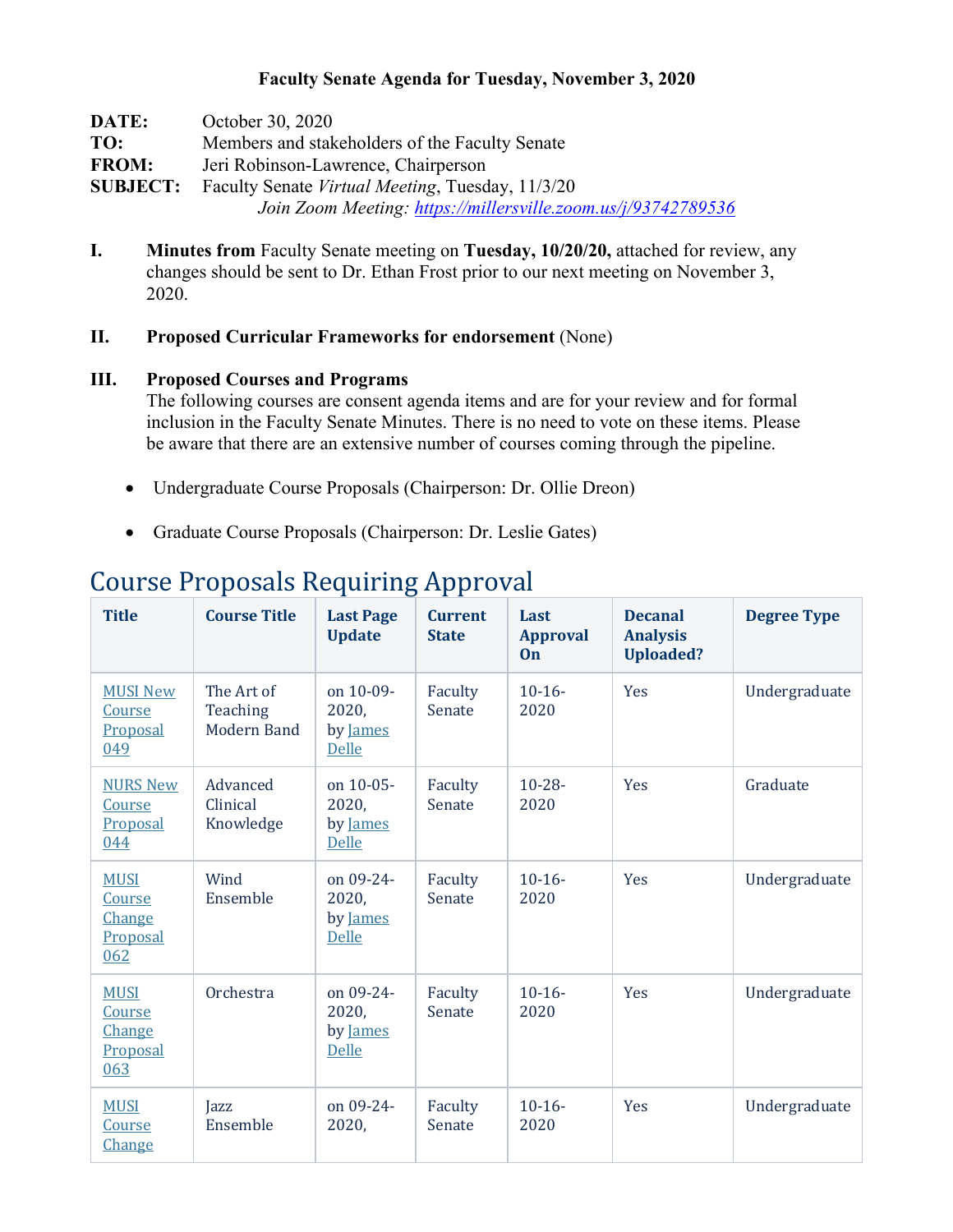| <b>Title</b>                                       | <b>Course Title</b>                    | <b>Last Page</b><br><b>Update</b>              | <b>Current</b><br><b>State</b> | Last<br><b>Approval</b><br>On | <b>Decanal</b><br><b>Analysis</b><br><b>Uploaded?</b> | <b>Degree Type</b> |
|----------------------------------------------------|----------------------------------------|------------------------------------------------|--------------------------------|-------------------------------|-------------------------------------------------------|--------------------|
| Proposal<br>064                                    |                                        | by James<br><b>Delle</b>                       |                                |                               |                                                       |                    |
| <b>MUSI</b><br>Course<br>Change<br>Proposal<br>065 | Chorale                                | on 09-24-<br>2020,<br>by James<br><b>Delle</b> | Faculty<br>Senate              | $10-16-$<br>2020              | Yes                                                   | Undergraduate      |
| <b>MUSI</b><br>Course<br>Change<br>Proposal<br>052 | Commercial<br>Music Lab<br><b>Band</b> | on 09-24-<br>2020,<br>by James<br>Delle        | Faculty<br>Senate              | $10-16-$<br>2020              | Yes                                                   | Undergraduate      |
| <b>MUSI</b><br>Course<br>Change<br>Proposal<br>053 | Marauder<br>Men's Glee<br>Club         | on 09-24-<br>2020,<br>by James<br><b>Delle</b> | Faculty<br>Senate              | $10-16-$<br>2020              | Yes                                                   | Undergraduate      |
| <b>MUSI</b><br>Course<br>Change<br>Proposal<br>055 | Marching<br><b>Band</b>                | on 09-24-<br>2020,<br>by James<br><b>Delle</b> | Faculty<br>Senate              | $10-16-$<br>2020              | Yes                                                   | Undergraduate      |
| <b>MUSI</b><br>Course<br>Change<br>Proposal<br>054 | Marching<br><b>Band Camp</b>           | on 09-24-<br>2020,<br>by James<br>Delle        | Faculty<br>Senate              | $10-16-$<br>2020              | Yes                                                   | Undergraduate      |
| <b>MUSI</b><br>Course<br>Change<br>Proposal<br>057 | Jazz Lab Band                          | on 09-24-<br>2020,<br>by James<br><b>Delle</b> | Faculty<br>Senate              | $10-16-$<br>2020              | Yes                                                   | Undergraduate      |
| <b>MUSI</b><br>Course<br>Change<br>Proposal<br>060 | Chamber<br>Orchestra                   | on 09-24-<br>2020,<br>by James<br><b>Delle</b> | Faculty<br>Senate              | $10-16-$<br>2020              | Yes                                                   | Undergraduate      |
| <b>MUSI</b><br>Course<br>Change<br>Proposal<br>056 | <b>Concert Band</b>                    | on 09-24-<br>2020,<br>by James<br><b>Delle</b> | Faculty<br>Senate              | $10-16-$<br>2020              | Yes                                                   | Undergraduate      |
| <b>MUSI</b><br>Course                              | Women's<br>Choir                       | on 09-24-<br>2020,                             | Faculty<br>Senate              | $10-16-$<br>2020              | Yes                                                   | Undergraduate      |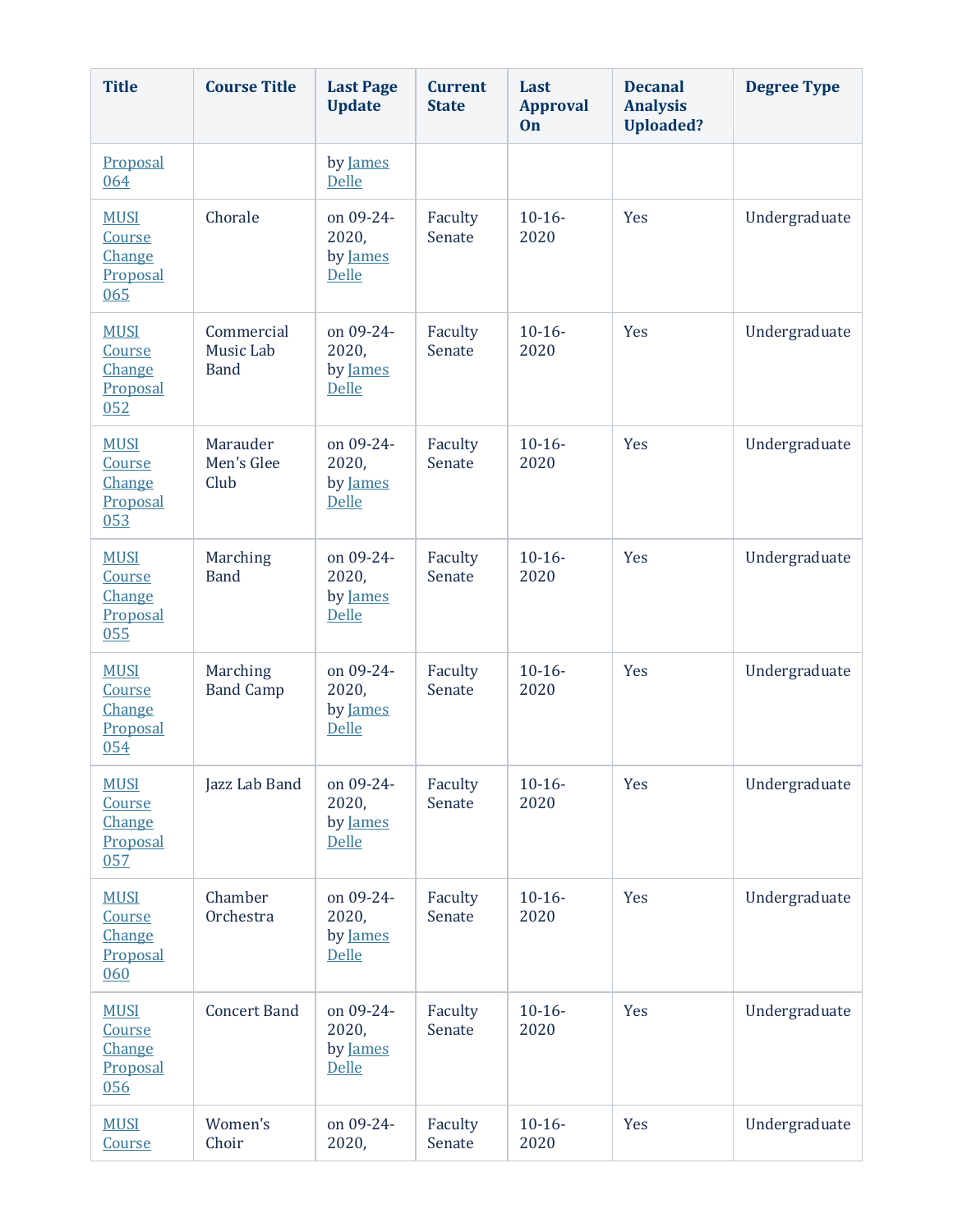| <b>Title</b>                                              | <b>Course Title</b>             | <b>Last Page</b><br><b>Update</b>              | <b>Current</b><br><b>State</b> | Last<br><b>Approval</b><br>On | <b>Decanal</b><br><b>Analysis</b><br><b>Uploaded?</b> | <b>Degree Type</b> |
|-----------------------------------------------------------|---------------------------------|------------------------------------------------|--------------------------------|-------------------------------|-------------------------------------------------------|--------------------|
| <b>Change</b><br><b>Proposal</b><br>059                   |                                 | by James<br>Delle                              |                                |                               |                                                       |                    |
| <b>MUSI</b><br>Course<br><b>Change</b><br>Proposal<br>061 | Commercial<br>Music<br>Ensemble | on 09-24-<br>2020,<br>by James<br><b>Delle</b> | Faculty<br>Senate              | $10-16-$<br>2020              | Yes                                                   | Undergraduate      |
| <b>MUSI</b><br>Course<br><b>Change</b><br>Proposal<br>058 | University<br>Choir             | on $09-24-$<br>2020,<br>by James<br>Delle      | Faculty<br>Senate              | $10-16-$<br>2020              | <b>Yes</b>                                            | Undergraduate      |

# Curriculum Proposals Requiring Approval

| <b>Title</b>                                            | <b>Program Name</b>                                                  | Last<br>Page<br><b>Update</b>                   | <b>Curren</b><br>t State | Last<br><b>Approva</b><br>10 <sub>n</sub> | <b>Decanal</b><br><b>Analysis</b><br><b>Uploaded</b><br>$\overline{\mathbf{?}}$ | <b>Degree Type</b> |
|---------------------------------------------------------|----------------------------------------------------------------------|-------------------------------------------------|--------------------------|-------------------------------------------|---------------------------------------------------------------------------------|--------------------|
| <b>Title</b>                                            | <b>Program Name</b>                                                  | Last<br>Page<br><b>Update</b>                   | <b>Curren</b><br>t State | Last<br><b>Approva</b><br>$1$ On          | <b>Decanal</b><br><b>Analysis</b><br><b>Uploaded</b><br>$\overline{\mathbf{?}}$ | <b>Degree Type</b> |
| <b>MUSI</b><br>Curriculu<br>m Change<br>Proposal<br>067 | <b>Bachelor of Arts in</b><br>Music                                  | on 10-<br>$02 -$<br>2020,<br>by Jame<br>s Delle | Faculty<br>Senate        | $10-30-$<br>2020                          | Yes                                                                             | Undergraduat<br>e  |
| <b>MUSI</b><br>Curriculu<br>m Change<br>Proposal<br>068 | <b>Bachelor Arts in</b><br>Music-<br>Concentration in<br>Performance | on 10-<br>$02 -$<br>2020,<br>by Jame<br>s Delle | Faculty<br>Senate        | $10-30-$<br>2020                          | Yes                                                                             | Undergraduat<br>e  |
| <b>MUSI</b><br>Curriculu<br>m Change<br>Proposal<br>050 | Music Technology in<br><b>Music Education</b>                        | on 09-<br>$24 -$<br>2020,<br>by Jame<br>s Delle | Faculty<br>Senate        | $10-16-$<br>2020                          | Yes                                                                             | Undergraduat<br>e  |
| <b>MUSI</b><br>Curriculu<br>m Change<br>Proposal<br>051 | Minor in Music                                                       | on 09-<br>$24 -$<br>2020,<br>by Jame<br>s Delle | Faculty<br>Senate        | $10-16-$<br>2020                          | Yes                                                                             | Undergraduat<br>e  |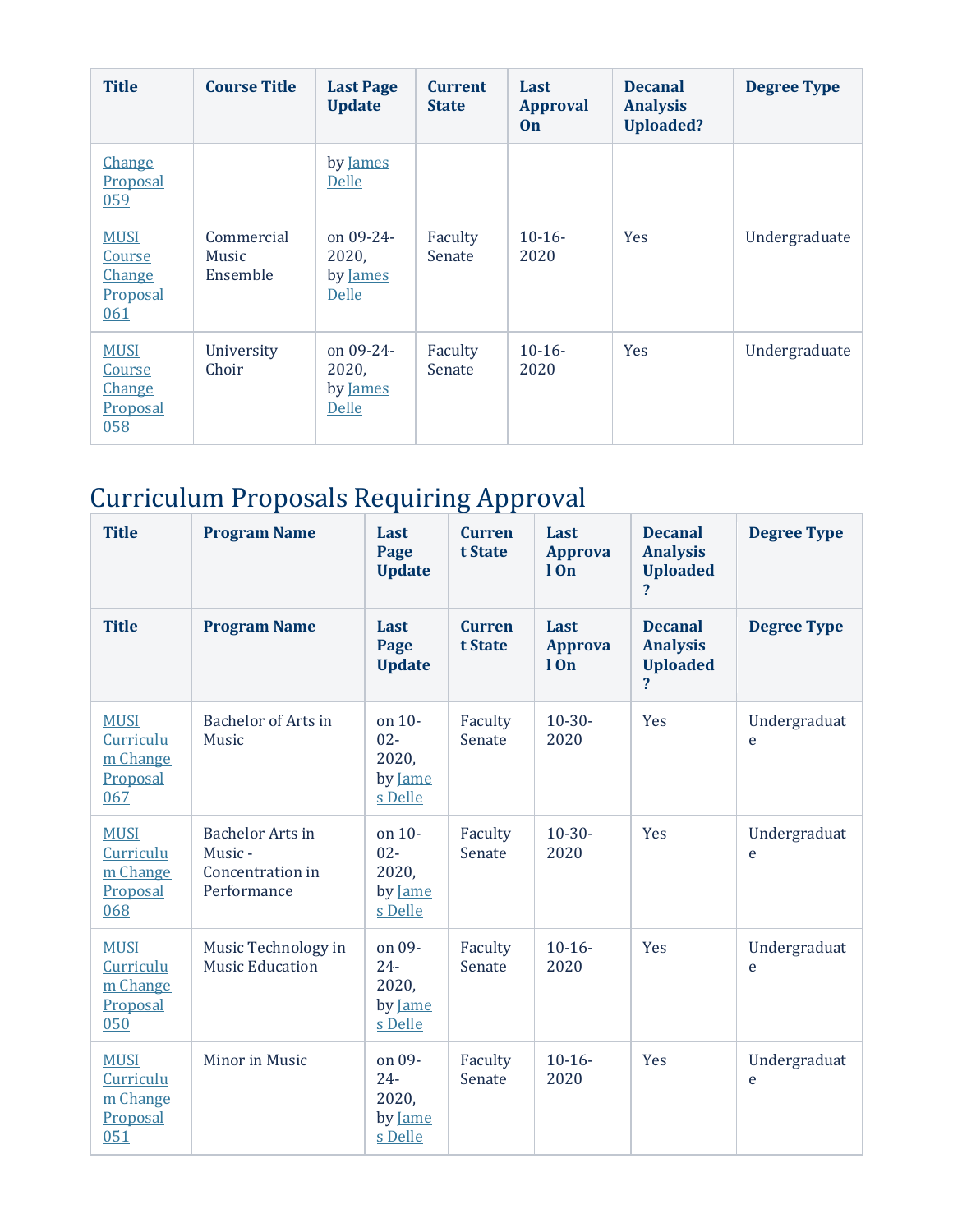| <b>Title</b>                                            | <b>Program Name</b>                                     | Last<br>Page<br><b>Update</b>                     | <b>Curren</b><br>t State | Last<br><b>Approva</b><br>$1$ On | <b>Decanal</b><br><b>Analysis</b><br><b>Uploaded</b><br>? | <b>Degree Type</b> |
|---------------------------------------------------------|---------------------------------------------------------|---------------------------------------------------|--------------------------|----------------------------------|-----------------------------------------------------------|--------------------|
| <b>Title</b>                                            | <b>Program Name</b>                                     | Last<br>Page<br><b>Update</b>                     | <b>Curren</b><br>t State | Last<br><b>Approva</b><br>$1$ On | <b>Decanal</b><br><b>Analysis</b><br><b>Uploaded</b><br>? | <b>Degree Type</b> |
| <b>EDFN</b><br>Curriculu<br>m Change<br>Proposal<br>035 | Assessment<br>Curriculum and<br><b>Teaching Program</b> | on 09-<br>$08 -$<br>2020,<br>by Jame<br>s Delle   | Faculty<br>Senate        | $10 - 28 -$<br>2020              | N <sub>o</sub>                                            | Graduate           |
| <b>EMEE New</b><br>Curriculu<br>m<br>Proposal<br>043    | Literacy/Instruction<br>al Coach PreK-12<br>Endorsement | on $08-$<br>$24 -$<br>2020,<br>by Jame<br>s Delle | Faculty<br>Senate        | $10 - 28 -$<br>2020              | N <sub>o</sub>                                            | Graduate           |

### **IV. Report of the Faculty Senate Chairperson:**

- GCPRC issue was resolved. GCPRC will consider their CAP procedures to avoid confusion in the future.
- In updating the approved policy change for APC, Dr. Frost recognized that the form referred to the "Dean of Graduate Studies and Research" while the current title is "Dean of Graduate Studies and Adult Learning". The title was updated along with the policy.
- Reminder: Committee Chairs, please review your policy change history and get information to Jeri.
- DL update
- $\bullet$  holiday/winter break video message for the University community
- Faculty Senate Meeting Dates Fall 2020 ( $1<sup>st</sup>$  and  $3<sup>rd</sup>$  Tuesday)
	- o September 1st
	- o September 15th \* *Starting meeting at 5:00 pm due to Middle States Meeting by Faculty Senate Leadership.September 15 the meeting is virtual and abbreviated*
	- o September 29th \* *Added meeting on 5th Tuesday of September due to Middle States visit*
	- $\circ$  October 6<sup>th</sup> and 20th.
	- $\circ$  November 3<sup>rd</sup> and 17<sup>th</sup>
	- o December 1st
- **V. APSCUF Updates**
- **VI. Report of the Student Government Association**
- **VII. Report of the Graduate Student Association**
- **VIII. Report of the Administrative Officer**
- **IX. Announcement of new courses, programs or changes to existing courses/program**
- **X. Reports of the Faculty Senate Standing Committees**